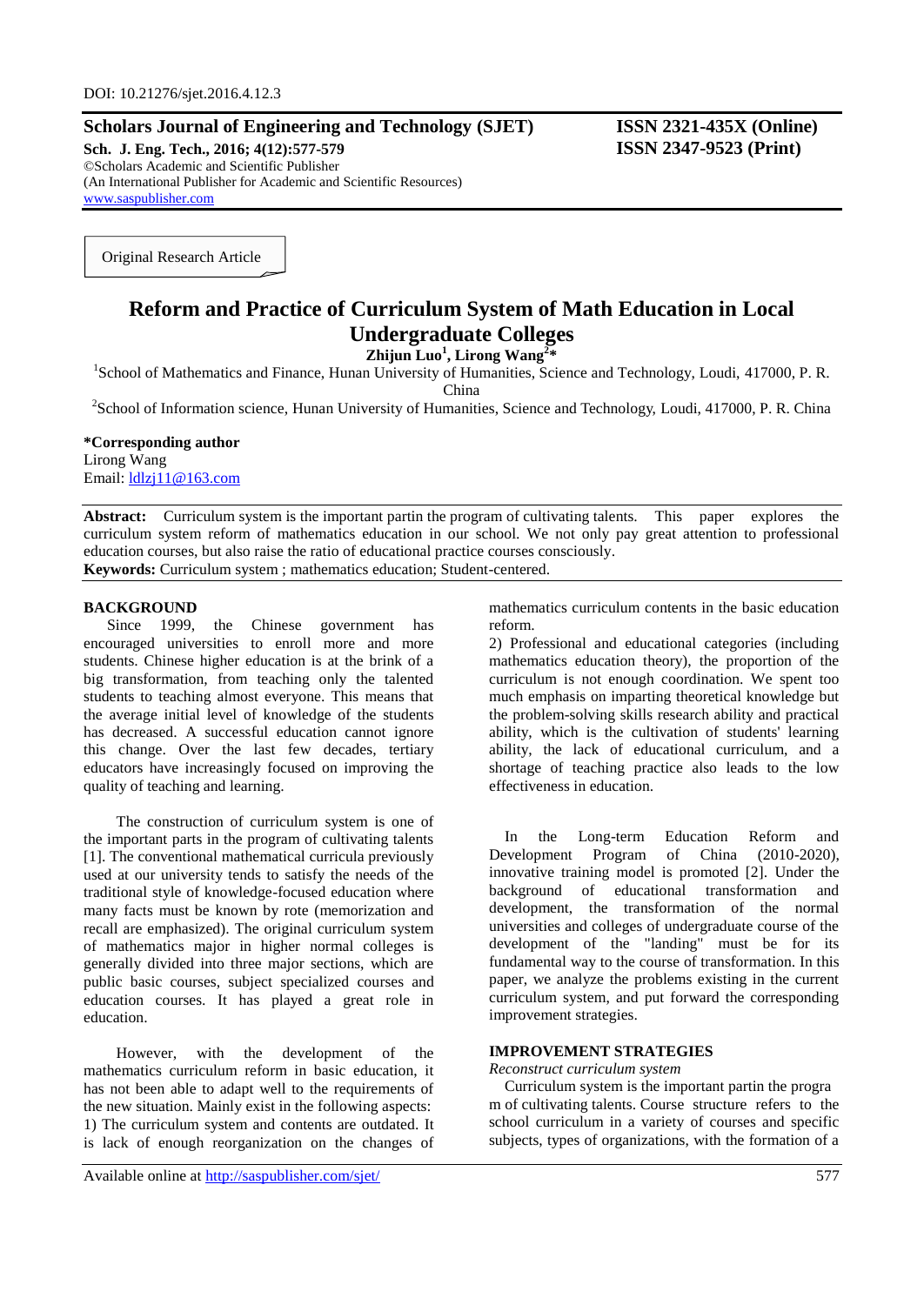reasonable relationship with the appropriate ratio is constituted by the various courses, organic, complete unity [3]. Previous curriculum structure of our university has been affected by the key university, according to the relationship between subject knowledge and ability training, set up three major courses: public courses, professional basic courses, and professional courses. In the professional courses are too prominent characteristics of mathematics (In general, the theory is strong), students learn to struggle, and

teaching effect is not obvious. In order to change this situation, through integration of general education curriculum and reduction of mathematics specialty course, we reconstruct the curriculum system and adjust the proportion of curriculum structure from the aspects of knowledge structure and educational practice. Its purpose is to highlight the professionalism of teachers, promote "educational function". See Table 1 and Figure 1 for details.

| Type of course                | Course nature | Academic credit | <b>Essential Credits Required</b> |
|-------------------------------|---------------|-----------------|-----------------------------------|
| Public basic course           | Compulsory    | 40              | 23.0%                             |
|                               | Elective      | 10              | 5.7%                              |
| <b>Specialty Courses</b>      | Compulsory    | 49.5            | 28.4%                             |
|                               | Elective      | 14              | 8.0%                              |
| <b>Practical courses</b>      | Compulsory    | 48.5            | 28.0%                             |
| <b>Math education Courses</b> | Compulsory    | 12              | 6.9%                              |
| Total                         |               | 174             | 100.0%                            |

**Table 1: The Form of Proportion of Courses**



**Fig-1: Courses structure**

### *Highlight the characteristics of Teachers*

The social transformation inevitably leads to the change of society, transformation of education will lead to the change of educational elements. The local normal universities are the core strength of teacher training in our country. The quality of teacher education in local teachers colleges is related to the success or failure of teacher education reform in China. In recent years, the local normal universities pay attention to theories, light practice, theory and practice are in apart, and practice effect is not timely guidance theory. Students receive

teacher education module, is still mainly three courses: pedagogy, psychology, teaching methodology of middle school. And the setting of mathematics curriculum between the primary and university class are not linked. In our plans, we set up two courses which close relationship with middle school mathematics: Analysis of Teaching Materials for Middle School Mathematics and Mathematics Problem Solving in High School. Through the opening of these courses, it will strengthen the students' ability to deal with the middle school